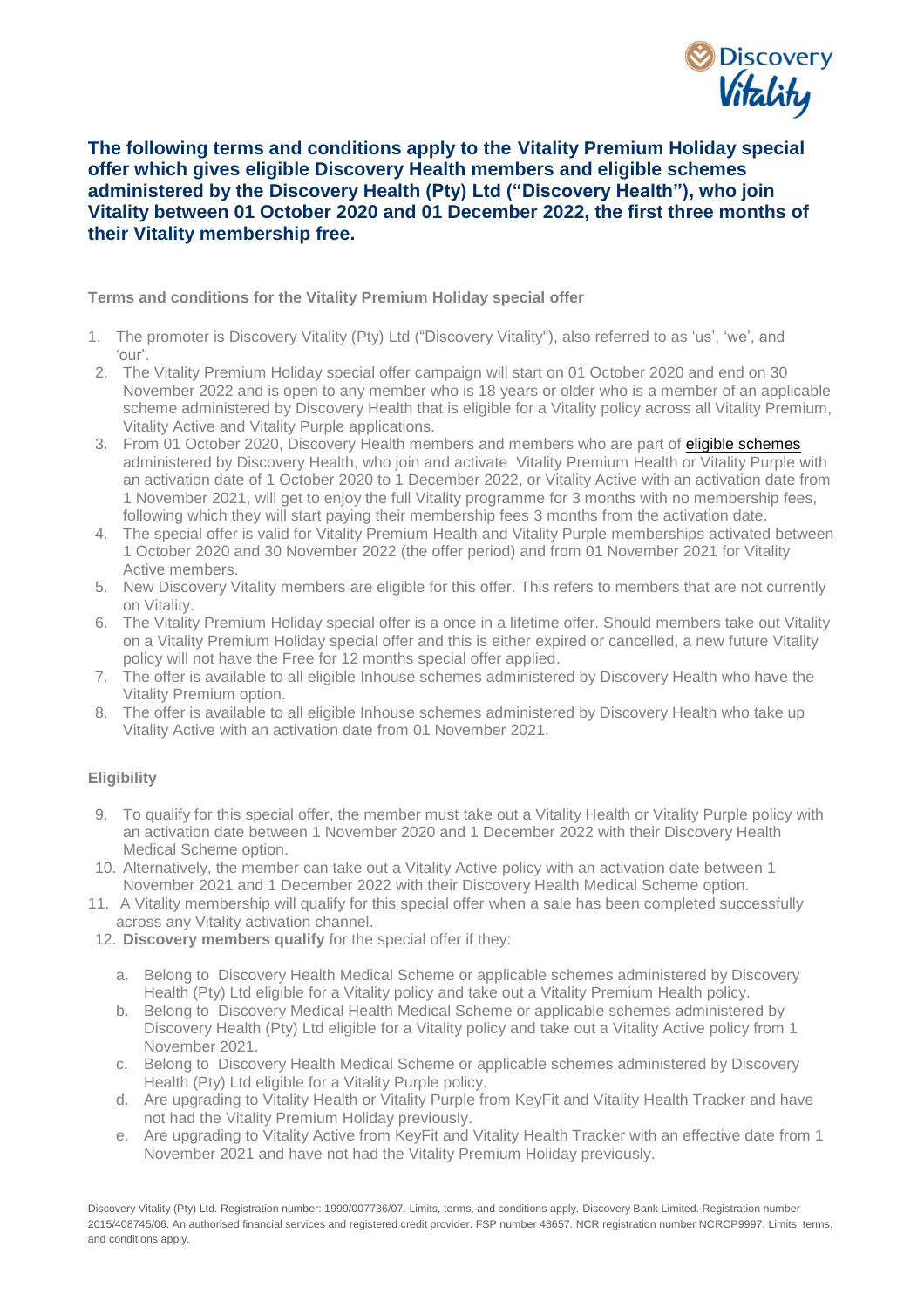

- f. Spouses and adult dependants who choose to start their own Vitality policy, meaning they become principle members. The eligibility clause stated in points 9 and 10 above will apply to these members.
- g. Are upgrading from Bankmed Balance to Vitality Premium.
- h. Are upgrading from Bankmed Balance to Vitality Active with an effective date from the 1 November 2021.
- i. Are not participating in any other Vitality promotions or Vitality special offers.

**Note:** Should you wish to cancel your Vitality membership at the end of your three month Vitality Premium Holiday period, you will need to give Discovery Vitality notice at least 30 days' notice before the end of your third Vitality Premium Holiday month. You can do this calling us on 011 529 7504.

- 13. **Discovery members will not qualify** for the special offer if they:
	- Do not have a Vitality membership but join other Vitality products such as Balance, Vitality Health Tracker, Vitality Active Rewards for Doctors and Vitality Active Rewards for SAB and Remedi within the offer period.
	- Are downgrading from Vitality Purple to Vitality Premium on Health or Vitality Active.
	- Are upgrading from Vitality Premium to Vitality Purple, or from Vitality Active to Vitality Premium as a Discovery Health member.
	- Cancel an existing Vitality membership that was activated during the communication and offer period of 01 October 2020 to 30 November 2022.
	- Cancelled their Vitality membership three months or less before the promotion period 01 October 2020 to 30 November 2022.
	- Members who have moved from the Quantum Medical Aid Scheme to Discovery Health with an existing Vitality policy.
	- Have had a previous Vitality Premium Holiday on their Vitality policy.

## **General**

- 11. The offer is non transferable and cannot be exchanged for cash or anything else. It also cannot be extended beyond the campaign period.
- 12. Discovery Vitality (Pty) Ltd is not responsible for any misrepresentation caused due to an unintentional copy error, typing error or an error by omission that may occur on any of our promotional material.
- 13. The current 3-month general travel waiting period that applies to all new Vitality plans will apply to the Free Trial Offer.
- 14. We as Discovery Vitality (Pty) Ltd, reserve the right to change or cancel the special offer if we think it is necessary. If we do alter or cancel this special offer, all participants forfeit any rights or claims they may have against us, our affiliates, or associated companies, arising from such change or cancellation. We will notify all participants before cancelling or altering the promotion. Additionally, we, without limiting any other legal remedies available to us, also reserve the right to immediately disqualify you and cancel your Vitality membership if you break or try to break any of these rules and the Vitality Main rules.
- 15. If required as a result of legislation or other legal reasons, the Promoter reserves the right to terminate this campaign immediately. In the event of such termination, all participants agree to waive any rights that they may have in terms of this offer and acknowledge that they will have no recourse against the Promoter or its agents. The Promoter further reserve the right to terminate this offer in the event that it is held to be, or becomes, unlawful.
- 16. Discovery Vitality members need to get their own tax advice about any benefit they may get in terms of these rules. Discovery Vitality will not be responsible for any tax consequences.

Discovery Vitality (Pty) Ltd. Registration number: 1999/007736/07. Limits, terms, and conditions apply. Discovery Bank Limited. Registration number 2015/408745/06. An authorised financial services and registered credit provider. FSP number 48657. NCR registration number NCRCP9997. Limits, terms, and conditions apply.